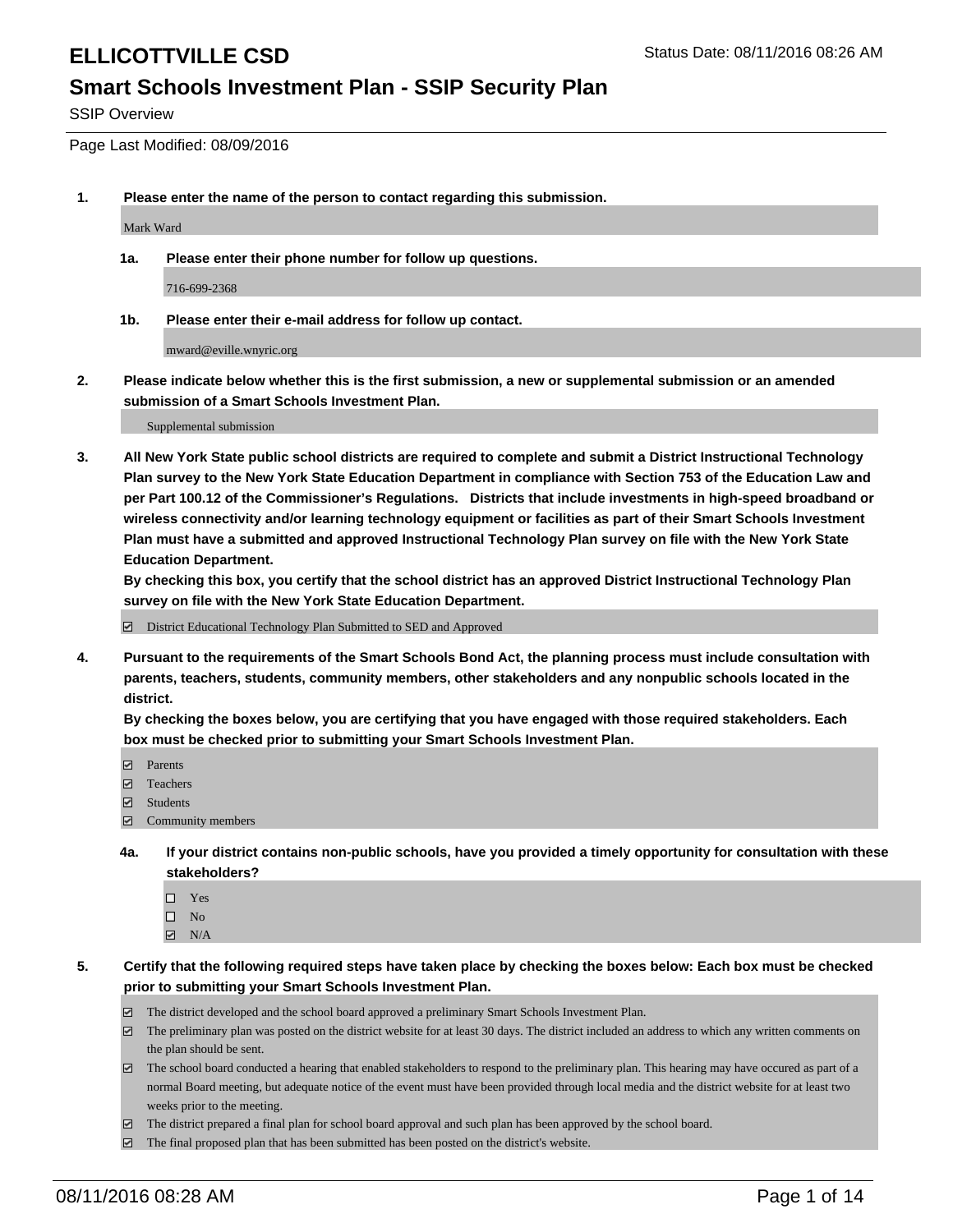### **Smart Schools Investment Plan - SSIP Security Plan**

SSIP Overview

Page Last Modified: 08/09/2016

**5a. Please upload the proposed Smart Schools Investment Plan (SSIP) that was posted on the district's website. Note that this should be different than your recently submitted Educational Technology Survey. The Final SSIP, as approved by the School Board, should also be posted on the website and remain there during the course of the projects contained therein.**

SSIP Classroom Technology and Security.pdf

**6. Please enter an estimate of the total number of students and staff that will benefit from this Smart Schools Investment Plan based on the cumulative projects submitted to date.**

695

**7. An LEA/School District may partner with one or more other LEA/School Districts to form a consortium to pool Smart Schools Bond Act funds for a project that meets all other Smart School Bond Act requirements. Each school district participating in the consortium will need to file an approved Smart Schools Investment Plan for the project and submit a signed Memorandum of Understanding that sets forth the details of the consortium including the roles of each respective district.**

 $\Box$  The district plans to participate in a consortium to partner with other school district(s) to implement a Smart Schools project.

#### **8. Please enter the name and 6-digit SED Code for each LEA/School District participating in the Consortium.**

| <b>Partner LEA/District</b> | <b>ISED BEDS Code</b> |
|-----------------------------|-----------------------|
| (No Response)               | (No Response)         |

**9. Please upload a signed Memorandum of Understanding with all of the participating Consortium partners.**

(No Response)

**10. Your district's Smart Schools Bond Act Allocation is:**

\$343,647

**11. Enter the budget sub-allocations by category that you are submitting for approval at this time. If you are not budgeting SSBA funds for a category, please enter 0 (zero.) If the value entered is \$0, you will not be required to complete that survey question.**

|                                       | Sub-<br>Allocations |
|---------------------------------------|---------------------|
| <b>School Connectivity</b>            |                     |
|                                       | 0                   |
| Connectivity Projects for Communities | $\Omega$            |
| Classroom Technology                  | 0                   |
| Pre-Kindergarten Classrooms           | $\Omega$            |
| Replace Transportable Classrooms      | 0                   |
| High-Tech Security Features           | 113,223             |
| Totals:                               | 113,223.00          |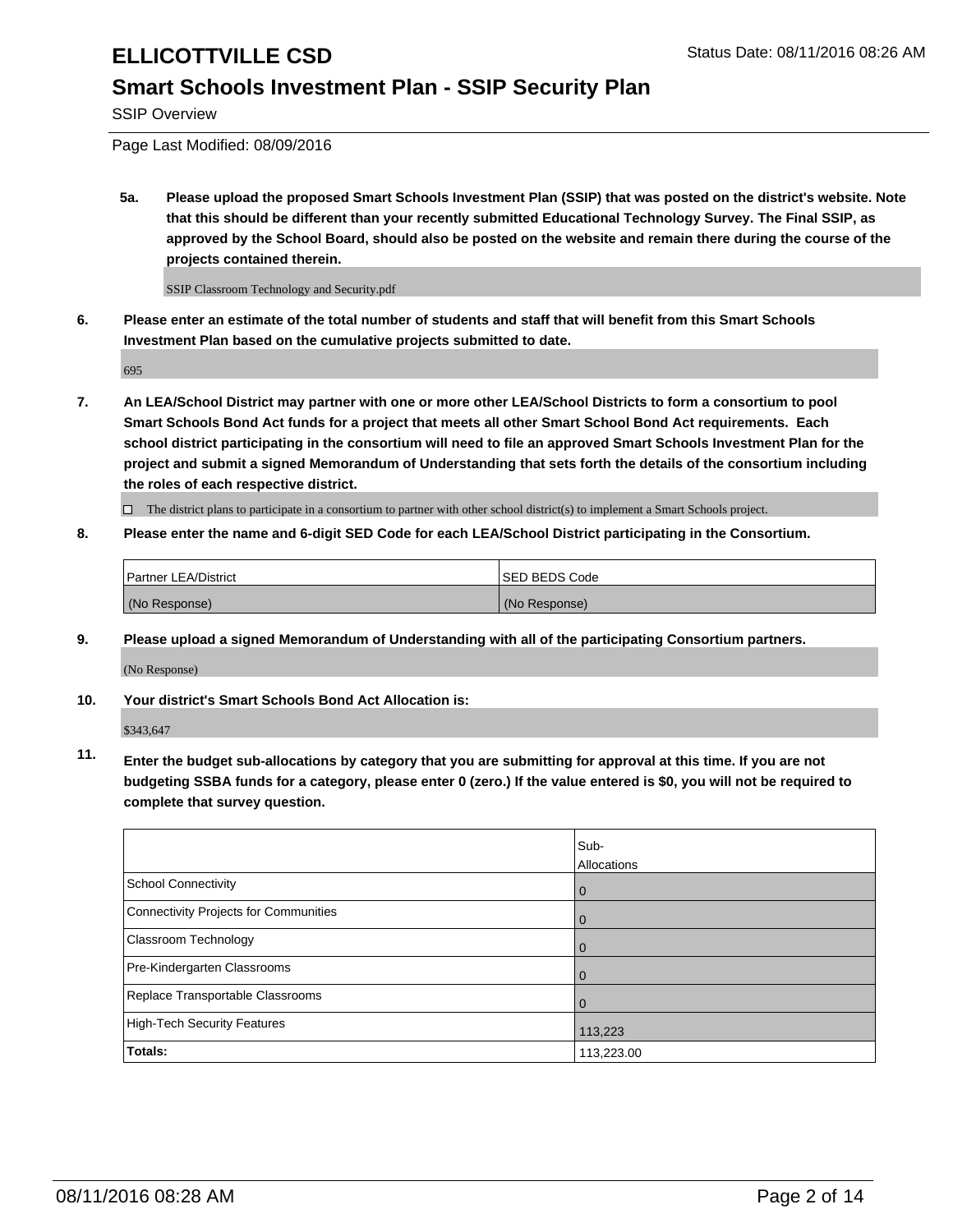### **Smart Schools Investment Plan - SSIP Security Plan**

School Connectivity

Page Last Modified: 08/08/2016

- **1. In order for students and faculty to receive the maximum benefit from the technology made available under the Smart Schools Bond Act, their school buildings must possess sufficient connectivity infrastructure to ensure that devices can be used during the school day. Smart Schools Investment Plans must demonstrate that:**
	- **sufficient infrastructure that meets the Federal Communications Commission's 100 Mbps per 1,000 students standard currently exists in the buildings where new devices will be deployed, or**
	- **is a planned use of a portion of Smart Schools Bond Act funds, or**
	- **is under development through another funding source.**

**Smart Schools Bond Act funds used for technology infrastructure or classroom technology investments must increase the number of school buildings that meet or exceed the minimum speed standard of 100 Mbps per 1,000 students and staff within 12 months. This standard may be met on either a contracted 24/7 firm service or a "burstable" capability. If the standard is met under the burstable criteria, it must be:**

**1. Specifically codified in a service contract with a provider, and**

**2. Guaranteed to be available to all students and devices as needed, particularly during periods of high demand, such as computer-based testing (CBT) periods.**

**Please describe how your district already meets or is planning to meet this standard within 12 months of plan submission.**

(No Response)

- **1a. If a district believes that it will be impossible to meet this standard within 12 months, it may apply for a waiver of this requirement, as described on the Smart Schools website. The waiver must be filed and approved by SED prior to submitting this survey.**
	- $\Box$  By checking this box, you are certifying that the school district has an approved waiver of this requirement on file with the New York State Education Department.
- **2. Connectivity Speed Calculator (Required)**

|                         | l Number of<br><b>Students</b> | Multiply by<br>100 Kbps | Divide by 1000 Current Speed<br>to Convert to<br>Reauired<br>Speed in Mb | lin Mb           | Expected<br>Speed to be<br>Attained Within   Required<br>12 Months | <b>Expected Date</b><br><b>When</b><br>Speed Will be<br>l Met |
|-------------------------|--------------------------------|-------------------------|--------------------------------------------------------------------------|------------------|--------------------------------------------------------------------|---------------------------------------------------------------|
| <b>Calculated Speed</b> | (No<br>Response)               | (No Response)           | (No<br>Response)                                                         | (No<br>Response) | (No<br>Response)                                                   | l (No<br>Response)                                            |

#### **3. Describe how you intend to use Smart Schools Bond Act funds for high-speed broadband and/or wireless connectivity projects in school buildings.**

(No Response)

**4. Describe the linkage between the district's District Instructional Technology Plan and the proposed projects. (There should be a link between your response to this question and your response to Question 1 in Part E. Curriculum and Instruction "What are the district's plans to use digital connectivity and technology to improve teaching and learning?)**

(No Response)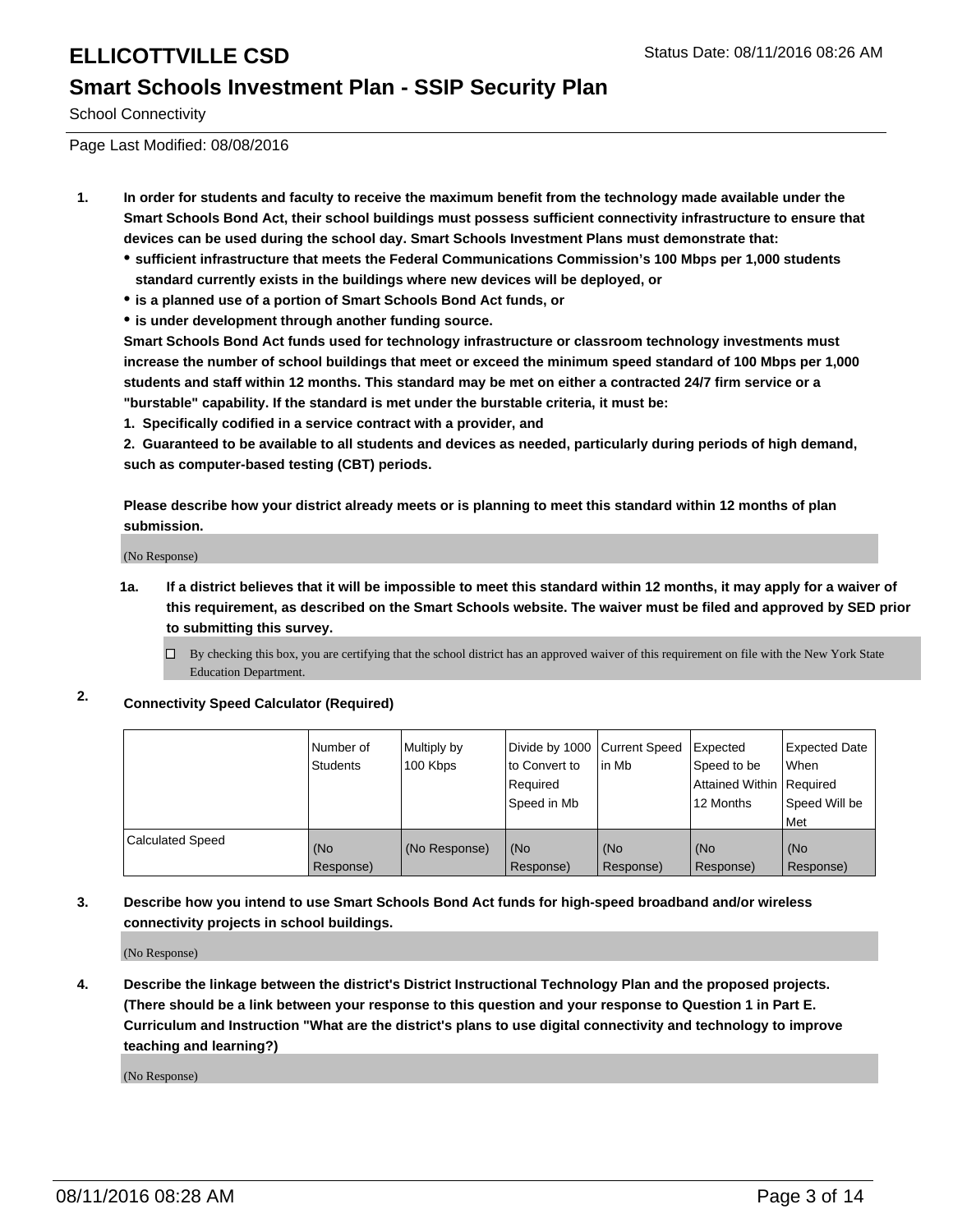#### **Smart Schools Investment Plan - SSIP Security Plan**

School Connectivity

Page Last Modified: 08/08/2016

**5. If the district wishes to have students and staff access the Internet from wireless devices within the school building, or in close proximity to it, it must first ensure that it has a robust Wi-Fi network in place that has sufficient bandwidth to meet user demand.**

**Please describe how you have quantified this demand and how you plan to meet this demand.**

(No Response)

**6. As indicated on Page 5 of the guidance, the Office of Facilities Planning will have to conduct a preliminary review of all capital projects, including connectivity projects.**

| <b>Project Number</b> |  |
|-----------------------|--|
|                       |  |
| (No Response)         |  |

**7. Certain high-tech security and connectivity infrastructure projects may be eligible for an expedited review process as determined by the Office of Facilities Planning.**

**Was your project deemed eligible for streamlined review?**

(No Response)

**8. Include the name and license number of the architect or engineer of record.**

| <b>Name</b>   | License Number |
|---------------|----------------|
| (No Response) | (No Response)  |

**9. If you are submitting an allocation for School Connectivity complete this table. Note that the calculated Total at the bottom of the table must equal the Total allocation for this category that you entered in the SSIP Overview overall budget.** 

|                                            | Sub-          |
|--------------------------------------------|---------------|
|                                            | Allocation    |
| Network/Access Costs                       | (No Response) |
| <b>Outside Plant Costs</b>                 | (No Response) |
| School Internal Connections and Components | (No Response) |
| Professional Services                      | (No Response) |
| Testing                                    | (No Response) |
| <b>Other Upfront Costs</b>                 | (No Response) |
| <b>Other Costs</b>                         | (No Response) |
| Totals:                                    |               |

| Select the allowable expenditure | Item to be purchased | <b>Quantity</b> | Cost per Item | <b>Total Cost</b> |
|----------------------------------|----------------------|-----------------|---------------|-------------------|
| type.                            |                      |                 |               |                   |
| Repeat to add another item under |                      |                 |               |                   |
| each type.                       |                      |                 |               |                   |
| (No Response)                    | (No Response)        | (No Response)   | (No Response) | (No Response)     |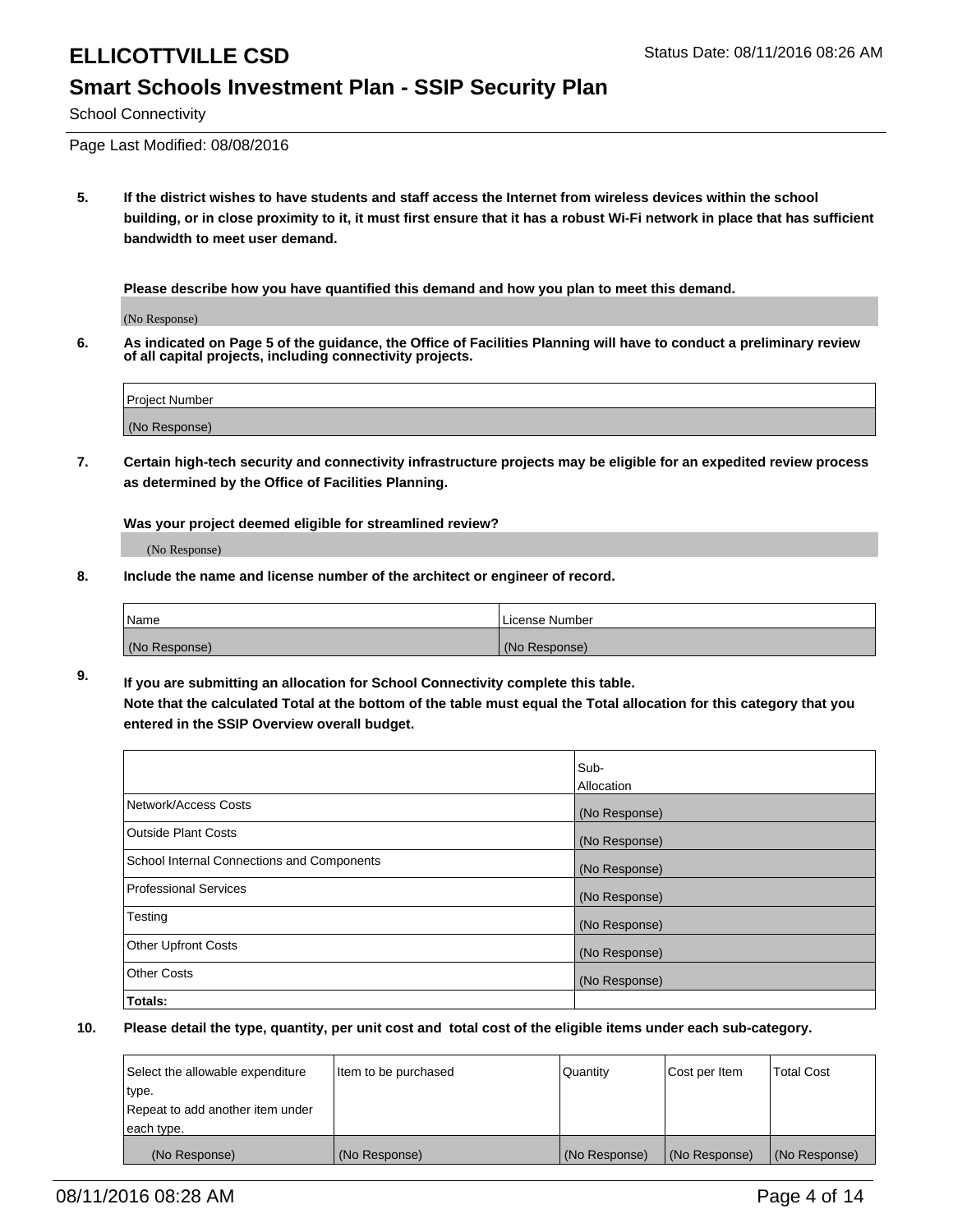#### **Smart Schools Investment Plan - SSIP Security Plan**

Community Connectivity (Broadband and Wireless)

Page Last Modified: 08/08/2016

**1. Describe how you intend to use Smart Schools Bond Act funds for high-speed broadband and/or wireless connectivity projects in the community.**

(No Response)

**2. Please describe how the proposed project(s) will promote student achievement and increase student and/or staff access to the Internet in a manner that enhances student learning and/or instruction outside of the school day and/or school building.**

(No Response)

**3. Community connectivity projects must comply with all the necessary local building codes and regulations (building and related permits are not required prior to plan submission).**

 $\Box$  I certify that we will comply with all the necessary local building codes and regulations.

**4. Please describe the physical location of the proposed investment.**

(No Response)

**5. Please provide the initial list of partners participating in the Community Connectivity Broadband Project, along with their Federal Tax Identification (Employer Identification) number.**

| Project Partners | <b>IFederal ID#</b> |
|------------------|---------------------|
| (No Response)    | (No Response)       |

**6. If you are submitting an allocation for Community Connectivity, complete this table. Note that the calculated Total at the bottom of the table must equal the Total allocation for this category that you**

**entered in the SSIP Overview overall budget.**

|                             | Sub-Allocation |
|-----------------------------|----------------|
| Network/Access Costs        | (No Response)  |
| Outside Plant Costs         | (No Response)  |
| <b>Tower Costs</b>          | (No Response)  |
| Customer Premises Equipment | (No Response)  |
| Professional Services       | (No Response)  |
| Testing                     | (No Response)  |
| Other Upfront Costs         | (No Response)  |
| Other Costs                 | (No Response)  |
| Totals:                     |                |

| Select the allowable expenditure | Item to be purchased | Quantity      | Cost per Item | <b>Total Cost</b> |
|----------------------------------|----------------------|---------------|---------------|-------------------|
| type.                            |                      |               |               |                   |
| Repeat to add another item under |                      |               |               |                   |
| each type.                       |                      |               |               |                   |
| (No Response)                    | (No Response)        | (No Response) | (No Response) | (No Response)     |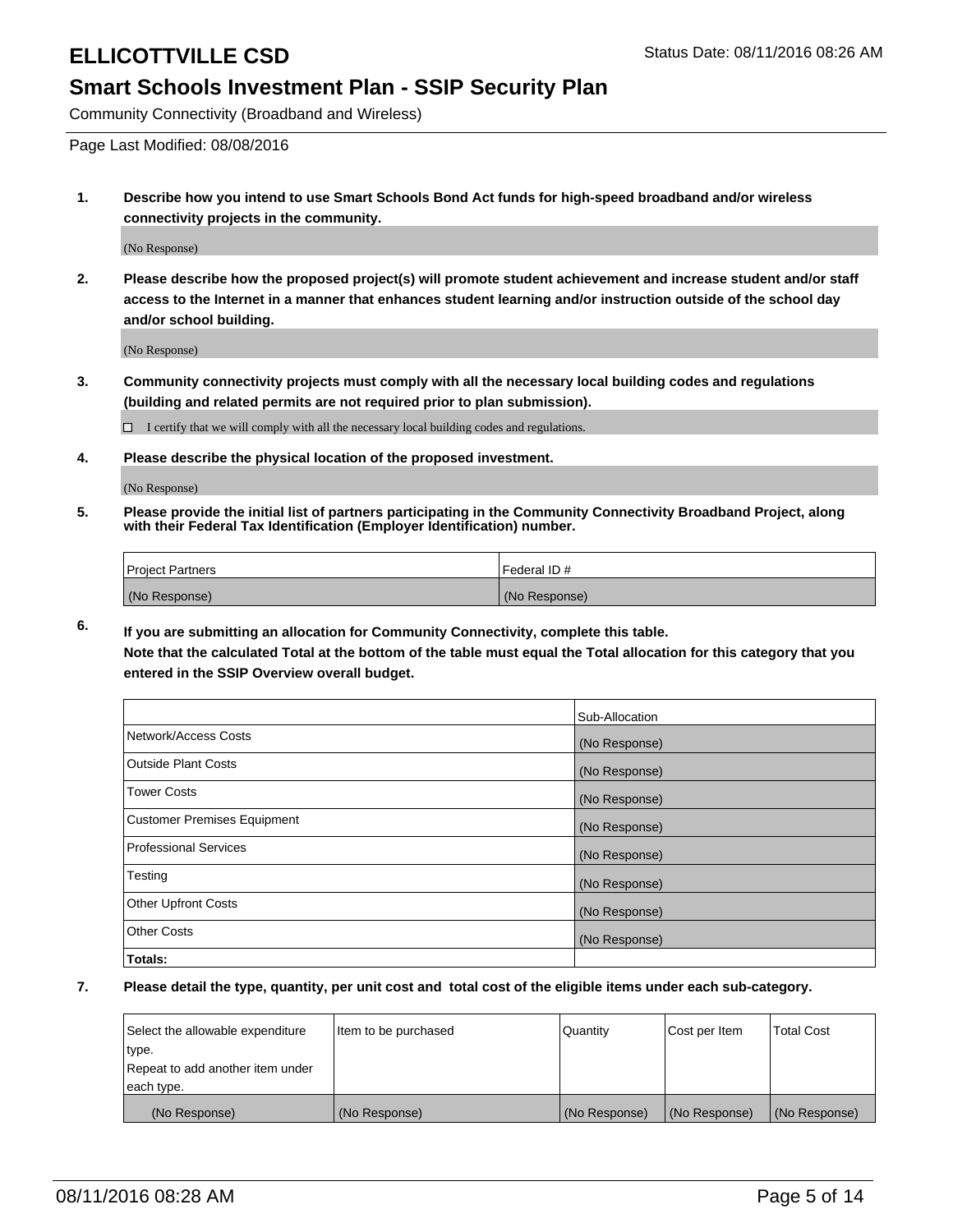#### **Smart Schools Investment Plan - SSIP Security Plan**

Classroom Learning Technology

Page Last Modified: 08/08/2016

**1. In order for students and faculty to receive the maximum benefit from the technology made available under the Smart Schools Bond Act, their school buildings must possess sufficient connectivity infrastructure to ensure that devices can be used during the school day. Smart Schools Investment Plans must demonstrate that sufficient infrastructure that meets the Federal Communications Commission's 100 Mbps per 1,000 students standard currently exists in the buildings where new devices will be deployed, or is a planned use of a portion of Smart Schools Bond Act funds, or is under development through another funding source.**

**Smart Schools Bond Act funds used for technology infrastructure or classroom technology investments must increase the number of school buildings that meet or exceed the minimum speed standard of 100 Mbps per 1,000 students and staff within 12 months. This standard may be met on either a contracted 24/7 firm service or a "burstable" capability. If the standard is met under the burstable criteria, it must be:**

**1. Specifically codified in a service contract with a provider, and**

**2. Guaranteed to be available to all students and devices as needed, particularly during periods of high demand, such as computer-based testing (CBT) periods.**

**Please describe how your district already meets or is planning to meet this standard within 12 months of plan submission.**

(No Response)

- **1a. If a district believes that it will be impossible to meet this standard within 12 months, it may apply for a waiver of this requirement, as described on the Smart Schools website. The waiver must be filed and approved by SED prior to submitting this survey.**
	- $\Box$  By checking this box, you are certifying that the school district has an approved waiver of this requirement on file with the New York State Education Department.
- **2. Connectivity Speed Calculator (Required)**

|                         | l Number of<br>Students | Multiply by<br>100 Kbps | Divide by 1000 Current Speed<br>to Convert to<br>l Reauired<br>Speed in Mb | lin Mb           | Expected<br>Speed to be<br>Attained Within   Required<br>12 Months | Expected Date<br>l When<br>Speed Will be<br>l Met |
|-------------------------|-------------------------|-------------------------|----------------------------------------------------------------------------|------------------|--------------------------------------------------------------------|---------------------------------------------------|
| <b>Calculated Speed</b> | (No<br>Response)        | (No Response)           | (No<br>Response)                                                           | (No<br>Response) | (No<br>Response)                                                   | (No<br>Response)                                  |

**3. If the district wishes to have students and staff access the Internet from wireless devices within the school building, or in close proximity to it, it must first ensure that it has a robust Wi-Fi network in place that has sufficient bandwidth to meet user demand.**

**Please describe how you have quantified this demand and how you plan to meet this demand.**

(No Response)

**4. All New York State public school districts are required to complete and submit an Instructional Technology Plan survey to the New York State Education Department in compliance with Section 753 of the Education Law and per Part 100.12 of the Commissioner's Regulations.**

**Districts that include educational technology purchases as part of their Smart Schools Investment Plan must have a submitted and approved Instructional Technology Plan survey on file with the New York State Education Department.**

By checking this box, you are certifying that the school district has an approved Instructional Technology Plan survey on file with the New York State Education Department.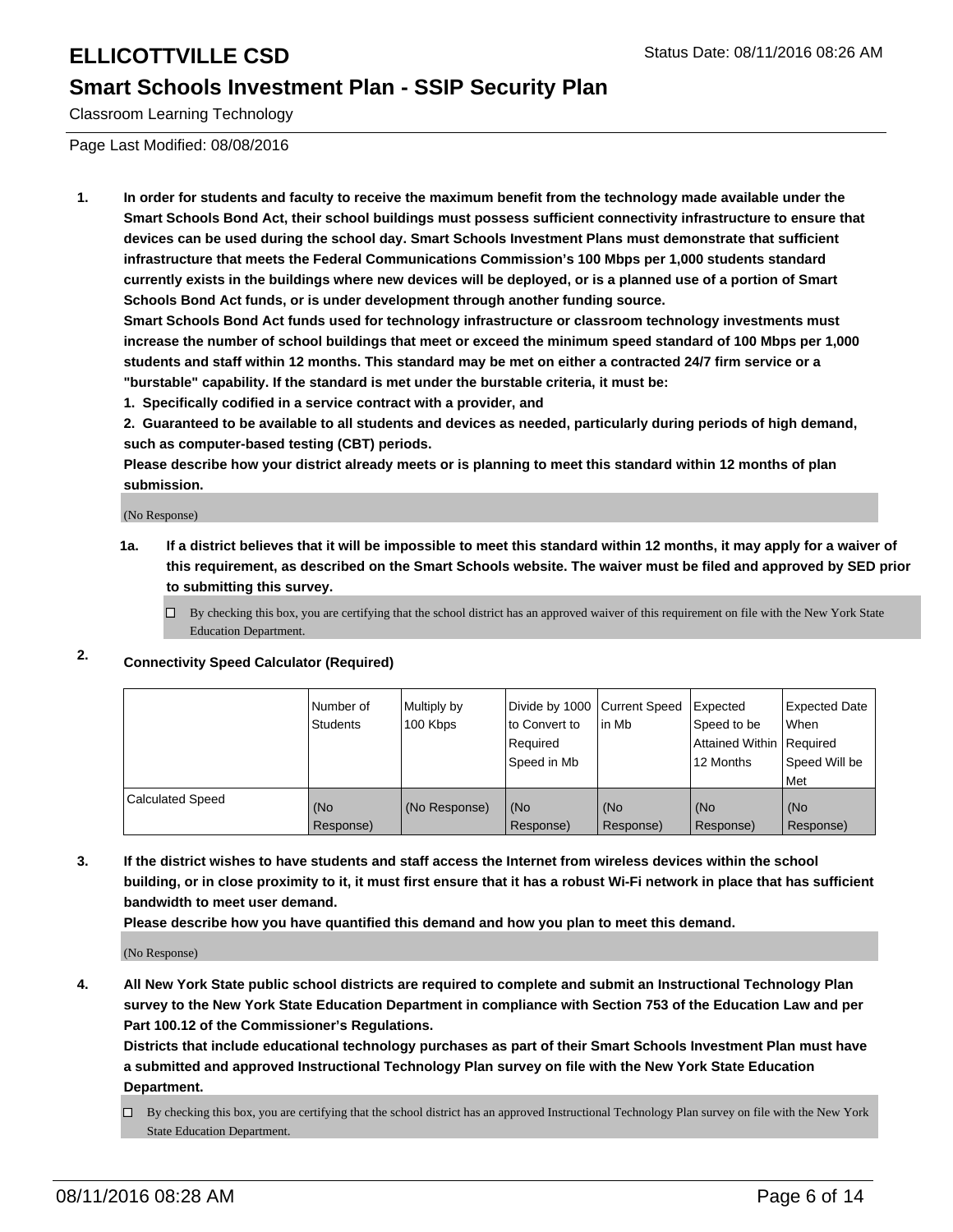#### **Smart Schools Investment Plan - SSIP Security Plan**

Classroom Learning Technology

Page Last Modified: 08/08/2016

**5. Describe the devices you intend to purchase and their compatibility with existing or planned platforms or systems. Specifically address the adequacy of each facility's electrical, HVAC and other infrastructure necessary to install and support the operation of the planned technology.**

(No Response)

- **6. Describe how the proposed technology purchases will:**
	- **> enhance differentiated instruction;**
	- **> expand student learning inside and outside the classroom;**
	- **> benefit students with disabilities and English language learners; and**
	- **> contribute to the reduction of other learning gaps that have been identified within the district.**

**The expectation is that districts will place a priority on addressing the needs of students who struggle to succeed in a rigorous curriculum. Responses in this section should specifically address this concern and align with the district's Instructional Technology Plan (in particular Question 2 of E. Curriculum and Instruction: "Does the district's instructional technology plan address the needs of students with disabilities to ensure equitable access to instruction, materials and assessments?" and Question 3 of the same section: "Does the district's instructional technology plan address the provision of assistive technology specifically for students with disabilities to ensure access to and participation in the general curriculum?"**

(No Response)

**7. Where appropriate, describe how the proposed technology purchases will enhance ongoing communication with parents and other stakeholders and help the district facilitate technology-based regional partnerships, including distance learning and other efforts.**

(No Response)

**8. Describe the district's plan to provide professional development to ensure that administrators, teachers and staff can employ the technology purchased to enhance instruction successfully.**

**Note: This response should be aligned and expanded upon in accordance with your district's response to Question 1 of F. Professional Development of your Instructional Technology Plan: "Please provide a summary of professional development offered to teachers and staff, for the time period covered by this plan, to support technology to enhance teaching and learning. Please include topics, audience and method of delivery within your summary."**

(No Response)

- **9. Districts must contact the SUNY/CUNY teacher preparation program that supplies the largest number of the district's new teachers to request advice on innovative uses and best practices at the intersection of pedagogy and educational technology.**
	- $\square$  By checking this box, you certify that you have contacted the SUNY/CUNY teacher preparation program that supplies the largest number of your new teachers to request advice on these issues.
	- **9a. Please enter the name of the SUNY or CUNY Institution that you contacted.**

(No Response)

**9b. Enter the primary Institution phone number.**

(No Response)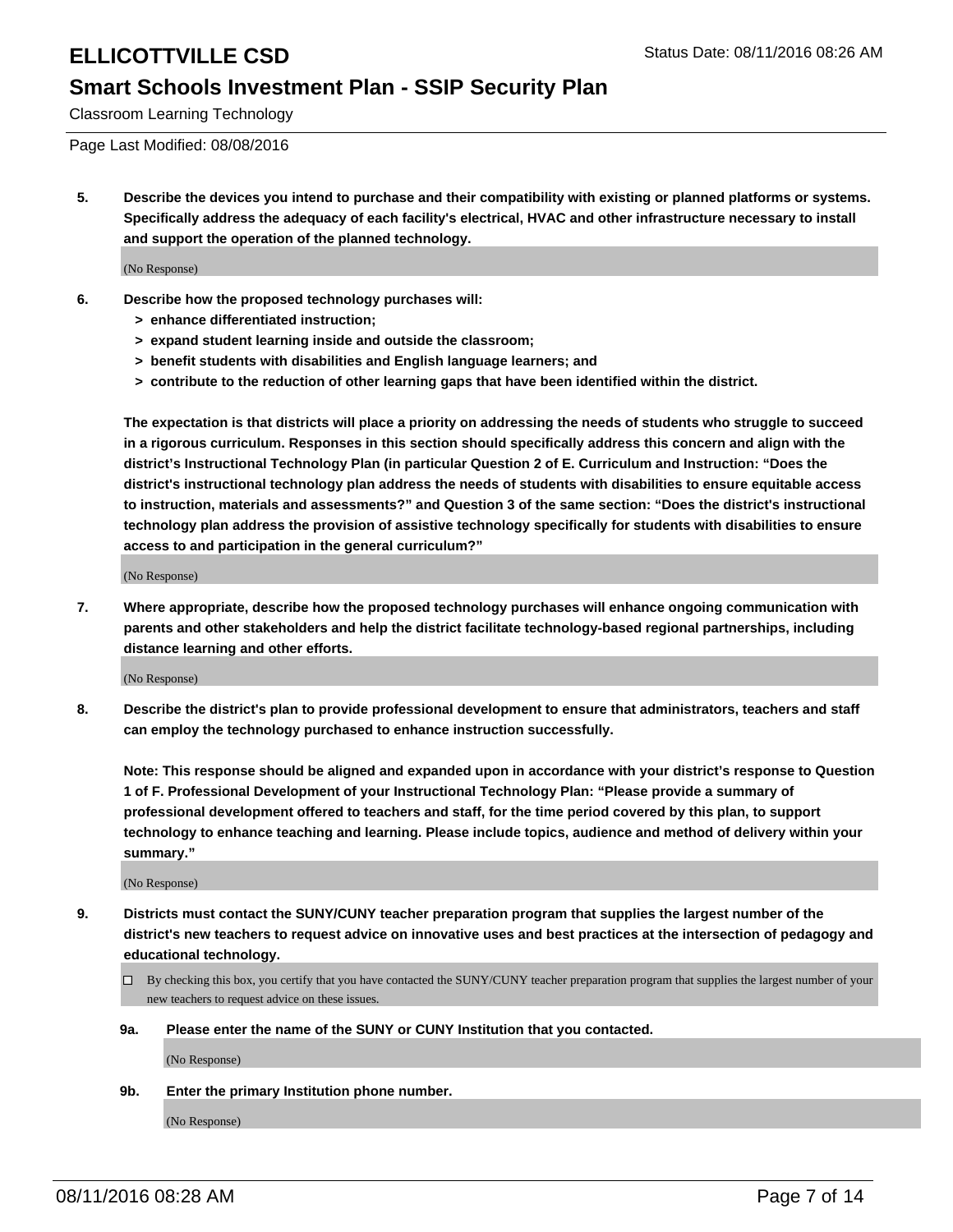### **Smart Schools Investment Plan - SSIP Security Plan**

Classroom Learning Technology

Page Last Modified: 08/08/2016

**9c. Enter the name of the contact person with whom you consulted and/or will be collaborating with on innovative uses of technology and best practices.**

(No Response)

**10. A district whose Smart Schools Investment Plan proposes the purchase of technology devices and other hardware must account for nonpublic schools in the district.**

**Are there nonpublic schools within your school district?**

□ Yes

 $\hfill \square$  No

**11. Nonpublic Classroom Technology Loan Calculator**

**The Smart Schools Bond Act provides that any Classroom Learning Technology purchases made using Smart Schools funds shall be lent, upon request, to nonpublic schools in the district. However, no school district shall be required to loan technology in amounts greater than the total obtained and spent on technology pursuant to the Smart Schools Bond Act and the value of such loan may not exceed the total of \$250 multiplied by the nonpublic school enrollment in the base year at the time of enactment. See:**

**http://www.p12.nysed.gov/mgtserv/smart\_schools/docs/Smart\_Schools\_Bond\_Act\_Guidance\_04.27.15\_Final.pdf.**

|                                         | 1. Classroom   | 2. Public         | 3. Nonpublic                                                                                  | l 4. Sum of  | 5. Total Per | 6. Total       |
|-----------------------------------------|----------------|-------------------|-----------------------------------------------------------------------------------------------|--------------|--------------|----------------|
|                                         | Technology     | <b>Enrollment</b> | Enrollment                                                                                    | l Public and | Pupil Sub-   | Nonpublic Loan |
|                                         | Sub-allocation | $(2014 - 15)$     | $(2014-15)$                                                                                   | Nonpublic    | lallocation  | Amount         |
| Calculated Nonpublic Loan<br>l Amount i |                |                   | (No Response)   (No Response)   (No Response)   (No Response)   (No Response)   (No Response) | Enrollment   |              |                |

**12. To ensure the sustainability of technology purchases made with Smart Schools funds, districts must demonstrate a long-term plan to maintain and replace technology purchases supported by Smart Schools Bond Act funds. This sustainability plan shall demonstrate a district's capacity to support recurring costs of use that are ineligible for Smart Schools Bond Act funding such as device maintenance, technical support, Internet and wireless fees, maintenance of hotspots, staff professional development, building maintenance and the replacement of incidental items. Further, such a sustainability plan shall include a long-term plan for the replacement of purchased devices and equipment at the end of their useful life with other funding sources.**

 $\square$  By checking this box, you certify that the district has a sustainability plan as described above.

**13. Districts must ensure that devices purchased with Smart Schools Bond funds will be distributed, prepared for use, maintained and supported appropriately. Districts must maintain detailed device inventories in accordance with generally accepted accounting principles.**

 $\Box$  By checking this box, you certify that the district has a distribution and inventory management plan and system in place.

**14. If you are submitting an allocation for Classroom Learning Technology complete this table. Note that the calculated Total at the bottom of the table must equal the Total allocation for this category that you entered in the SSIP Overview overall budget.**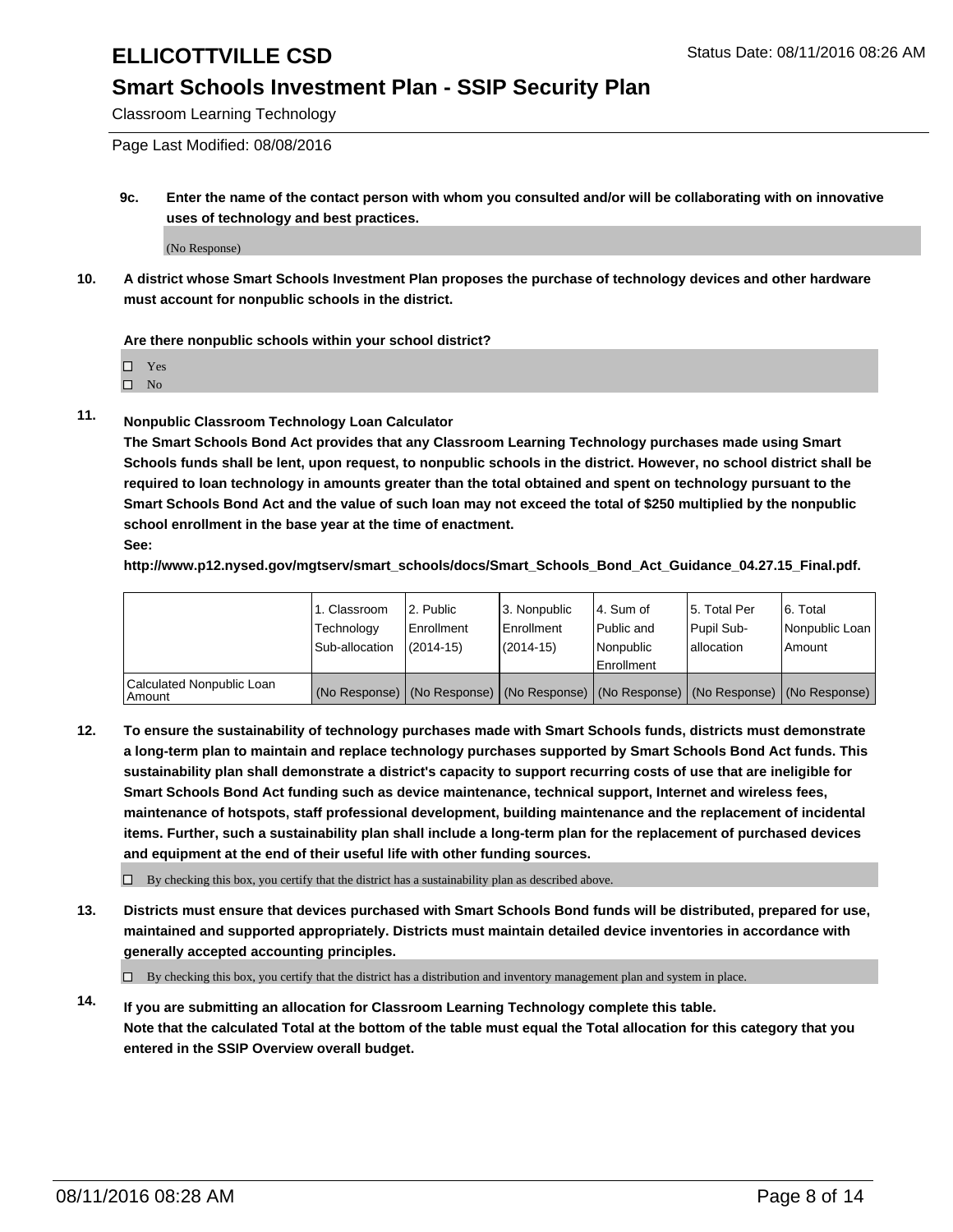# **Smart Schools Investment Plan - SSIP Security Plan**

Classroom Learning Technology

Page Last Modified: 08/08/2016

|                          | Sub-Allocation |
|--------------------------|----------------|
| Interactive Whiteboards  | (No Response)  |
| <b>Computer Servers</b>  | (No Response)  |
| <b>Desktop Computers</b> | (No Response)  |
| <b>Laptop Computers</b>  | (No Response)  |
| <b>Tablet Computers</b>  | (No Response)  |
| Other Costs              | (No Response)  |
| Totals:                  |                |

| Select the allowable expenditure | I Item to be Purchased | Quantity      | Cost per Item | <b>Total Cost</b> |
|----------------------------------|------------------------|---------------|---------------|-------------------|
| type.                            |                        |               |               |                   |
| Repeat to add another item under |                        |               |               |                   |
| each type.                       |                        |               |               |                   |
| (No Response)                    | (No Response)          | (No Response) | (No Response) | (No Response)     |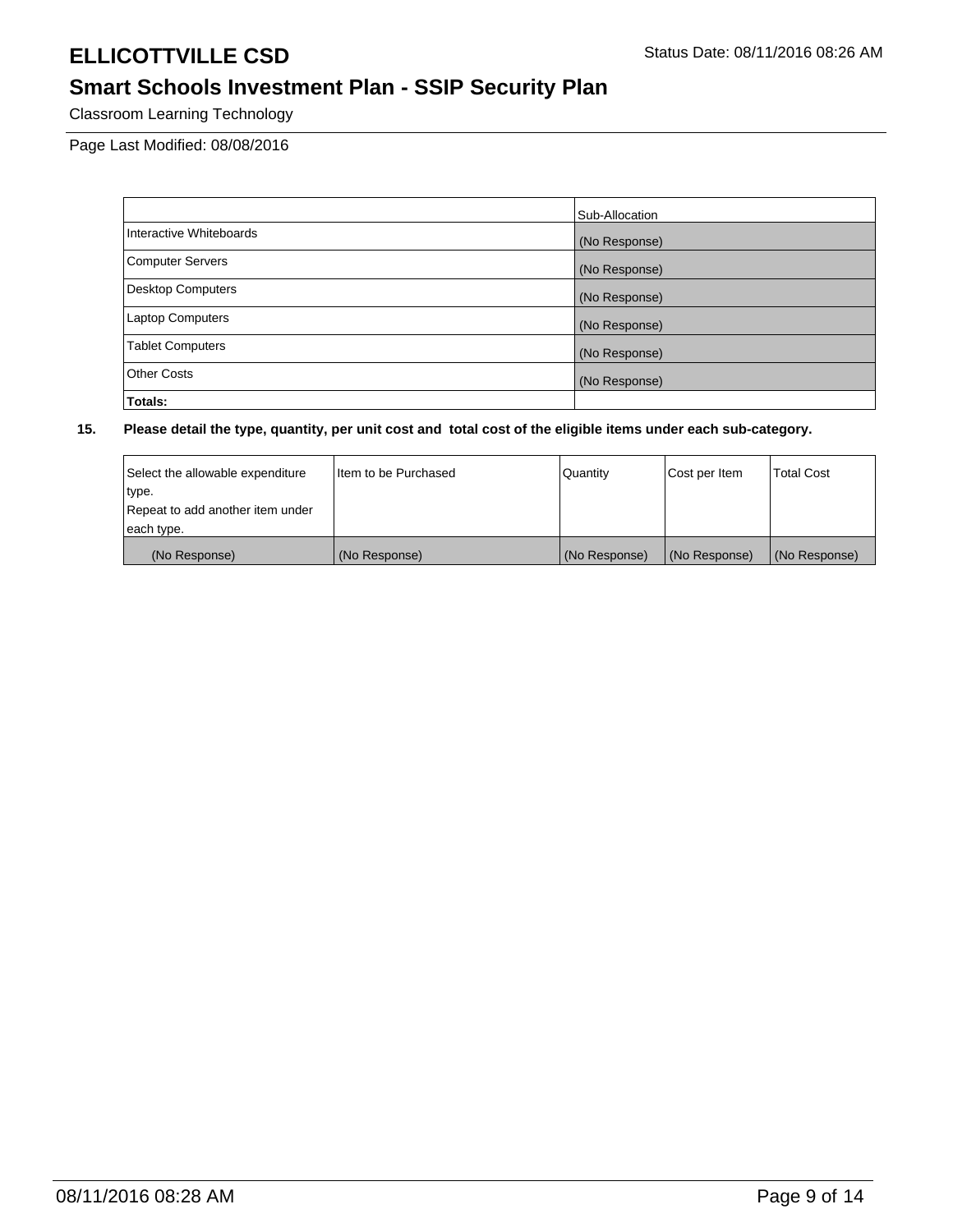#### **Smart Schools Investment Plan - SSIP Security Plan**

Pre-Kindergarten Classrooms

Page Last Modified: 08/08/2016

**1. Provide information regarding how and where the district is currently serving pre-kindergarten students and justify the need for additional space with enrollment projections over 3 years.**

(No Response)

- **2. Describe the district's plan to construct, enhance or modernize education facilities to accommodate prekindergarten programs. Such plans must include:**
	- **Specific descriptions of what the district intends to do to each space;**
	- **An affirmation that pre-kindergarten classrooms will contain a minimum of 900 square feet per classroom;**
	- **The number of classrooms involved;**
	- **The approximate construction costs per classroom; and**
	- **Confirmation that the space is district-owned or has a long-term lease that exceeds the probable useful life of the improvements.**

(No Response)

**3. Smart Schools Bond Act funds may only be used for capital construction costs. Describe the type and amount of additional funds that will be required to support ineligible ongoing costs (e.g. instruction, supplies) associated with any additional pre-kindergarten classrooms that the district plans to add.**

(No Response)

**4. All plans and specifications for the erection, repair, enlargement or remodeling of school buildings in any public school district in the State must be reviewed and approved by the Commissioner. Districts that plan capital projects using their Smart Schools Bond Act funds will undergo a Preliminary Review Process by the Office of Facilities Planning.**

| <b>Project Number</b> |  |
|-----------------------|--|
| (No Response)         |  |

**5. If you have made an allocation for Pre-Kindergarten Classrooms, complete this table.**

**Note that the calculated Total at the bottom of the table must equal the Total allocation for this category that you entered in the SSIP Overview overall budget.**

|                                          | Sub-Allocation |
|------------------------------------------|----------------|
| Construct Pre-K Classrooms               | (No Response)  |
| Enhance/Modernize Educational Facilities | (No Response)  |
| <b>Other Costs</b>                       | (No Response)  |
| Totals:                                  |                |

| Select the allowable expenditure | litem to be purchased | Quantity      | Cost per Item | <b>Total Cost</b> |
|----------------------------------|-----------------------|---------------|---------------|-------------------|
| type.                            |                       |               |               |                   |
| Repeat to add another item under |                       |               |               |                   |
| each type.                       |                       |               |               |                   |
| (No Response)                    | (No Response)         | (No Response) | (No Response) | (No Response)     |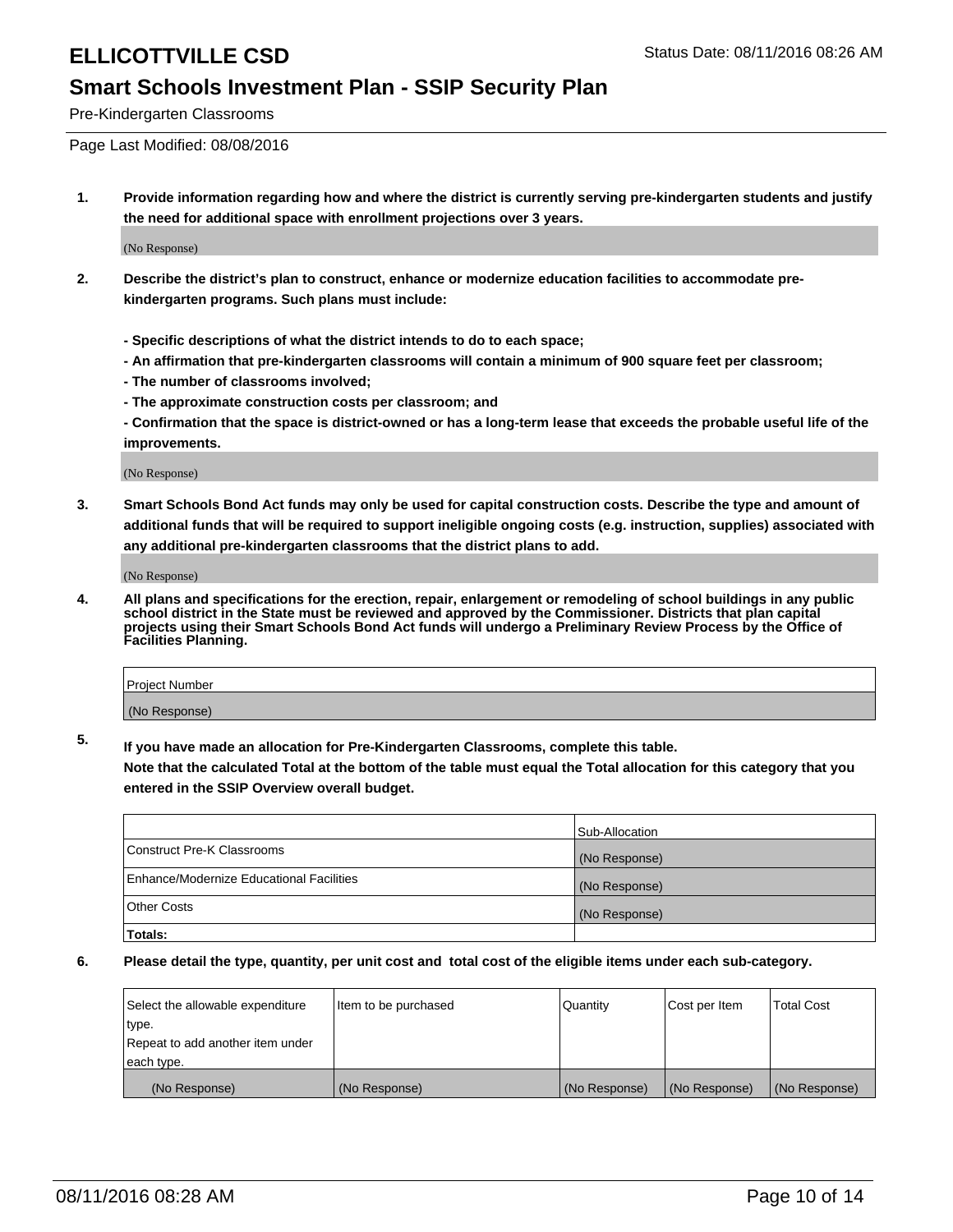### **Smart Schools Investment Plan - SSIP Security Plan**

Replace Transportable Classrooms

Page Last Modified: 08/08/2016

**1. Describe the district's plan to construct, enhance or modernize education facilities to provide high-quality instructional space by replacing transportable classrooms.**

(No Response)

**2. All plans and specifications for the erection, repair, enlargement or remodeling of school buildings in any public school district in the State must be reviewed and approved by the Commissioner. Districts that plan capital projects using their Smart Schools Bond Act funds will undergo a Preliminary Review Process by the Office of Facilities Planning.**

| <b>Project Number</b> |  |
|-----------------------|--|
| (No Response)         |  |

**3. For large projects that seek to blend Smart Schools Bond Act dollars with other funds, please note that Smart Schools Bond Act funds can be allocated on a pro rata basis depending on the number of new classrooms built that directly replace transportable classroom units.**

**If a district seeks to blend Smart Schools Bond Act dollars with other funds describe below what other funds are being used and what portion of the money will be Smart Schools Bond Act funds.**

(No Response)

**4. If you have made an allocation for Replace Transportable Classrooms, complete this table. Note that the calculated Total at the bottom of the table must equal the Total allocation for this category that you entered in the SSIP Overview overall budget.**

|                                                | Sub-Allocation |
|------------------------------------------------|----------------|
| Construct New Instructional Space              | (No Response)  |
| Enhance/Modernize Existing Instructional Space | (No Response)  |
| Other Costs                                    | (No Response)  |
| Totals:                                        |                |

| Select the allowable expenditure | litem to be purchased | Quantity      | Cost per Item | <b>Total Cost</b> |
|----------------------------------|-----------------------|---------------|---------------|-------------------|
| type.                            |                       |               |               |                   |
| Repeat to add another item under |                       |               |               |                   |
| each type.                       |                       |               |               |                   |
| (No Response)                    | (No Response)         | (No Response) | (No Response) | (No Response)     |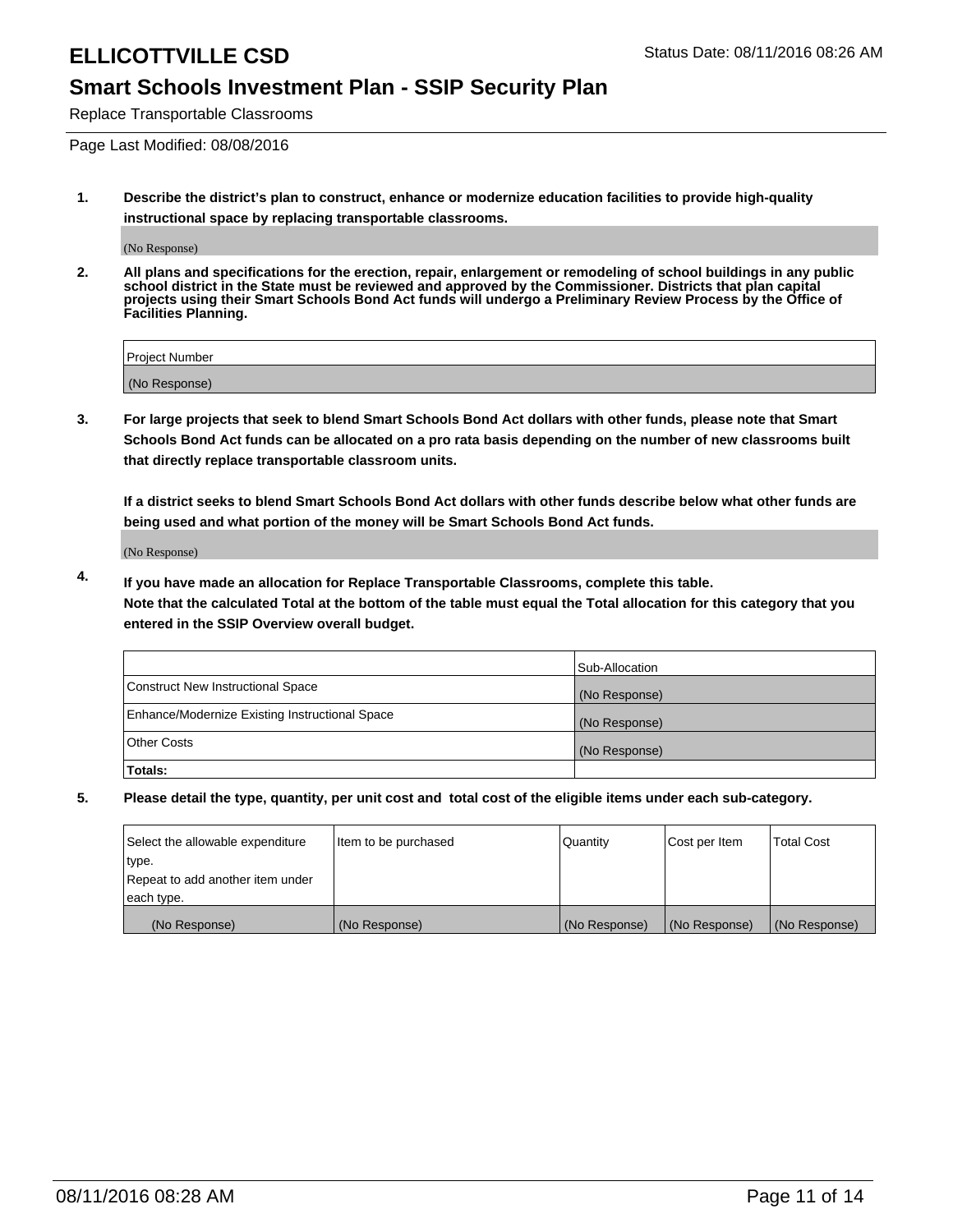### **Smart Schools Investment Plan - SSIP Security Plan**

High-Tech Security Features

Page Last Modified: 08/08/2016

#### **1. Describe how you intend to use Smart Schools Bond Act funds to install high-tech security features in school buildings and on school campuses.**

The Ellicottville Central School District (ECSD) will use approximately \$113,223.00 of the Smart Schools Bond Act funds allocated to ECSD (\$343,647) to purchase Security cameras, two servers and software to add to our current system.

 The District currently has 22 security cameras connected to an HP server running AirVision software. This current system is not sufficient to give the District adequate coverage which is required in current times. We plan on purchasing 106 networked cameras to replace and add to our current system. Our network is already segmented to allow cameras to run simultaneously with our data network to prevent slowdowns or network lags. The District will take the recommendation from our WNYRIC (Erie 1 BOCES) to obtain the Milestone software and licensing for the specified cameras. Erie 1 BOCES will also help monitor our server as well as all cameras on the network.

 The District believes this will add a missing security component to the Ellicottville Central School District to help ensure the safety of our staff, students and guests.

**2. All plans and specifications for the erection, repair, enlargement or remodeling of school buildings in any public school district in the State must be reviewed and approved by the Commissioner. Districts that plan capital projects using their Smart Schools Bond Act funds will undergo a Preliminary Review Process by the Office of Facilities Planning.** 

| Project Number  |  |
|-----------------|--|
| 040901047999BA1 |  |

- **3. Was your project deemed eligible for streamlined Review?**
	- **Ø** Yes
	- $\square$  No
	- **3a. Districts with streamlined projects must certify that they have reviewed all installations with their licensed architect or engineer of record, and provide that person's name and license number. The licensed professional must review the products and proposed method of installation prior to implementation and review the work during and after completion in order to affirm that the work was code-compliant, if requested.**

 $\boxtimes$  By checking this box, you certify that the district has reviewed all installations with a licensed architect or engineer of record.

**4. Include the name and license number of the architect or engineer of record.**

| 'Name                 | License Number |
|-----------------------|----------------|
| <b>Michael Ebertz</b> | 26790          |

**5. If you have made an allocation for High-Tech Security Features, complete this table. Note that the calculated Total at the bottom of the table must equal the Total allocation for this category that you entered in the SSIP Overview overall budget.**

|                                                      | Sub-Allocation |
|------------------------------------------------------|----------------|
| Capital-Intensive Security Project (Standard Review) | (No Response)  |
| <b>Electronic Security System</b>                    | 113,223        |
| <b>Entry Control System</b>                          | (No Response)  |
| Approved Door Hardening Project                      | (No Response)  |
| Other Costs                                          | (No Response)  |
| Totals:                                              | 113,223.00     |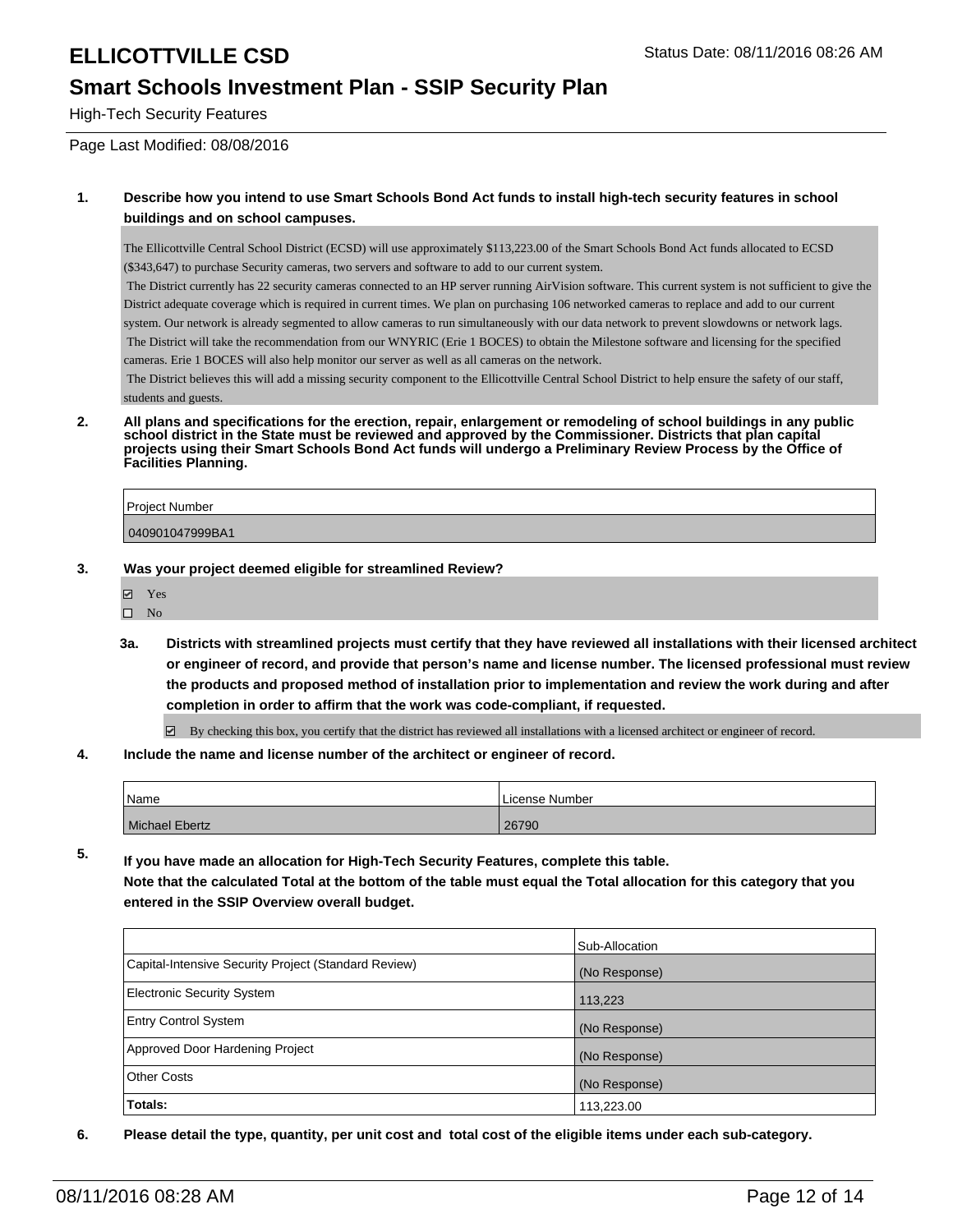# **Smart Schools Investment Plan - SSIP Security Plan**

High-Tech Security Features

Page Last Modified: 08/08/2016

| Select the allowable expenditure<br>type.      | Item to be purchased                           | Quantity       | Cost per Item | <b>Total Cost</b> |
|------------------------------------------------|------------------------------------------------|----------------|---------------|-------------------|
| Repeat to add another item under<br>each type. |                                                |                |               |                   |
| <b>Electronic Security System</b>              | Indoor Vandal Dome Camera 1.3MP                | $\overline{7}$ | 449           | 3,144             |
| <b>Electronic Security System</b>              | Outdoor Vandal Dome 1.3 MP                     | $\mathbf{1}$   | 584           | 584               |
| <b>Electronic Security System</b>              | <b>Indoor Vandal Dome 2MP</b>                  | 24             | 539           | 12,938            |
| <b>Electronic Security System</b>              | Lightfinder Indoor Dome Camera 2MP             | $\overline{2}$ | 989           | 1,978             |
| <b>Electronic Security System</b>              | Lightfinder Outdoor Dome Camera 2<br><b>MP</b> | 17             | 1,034         | 17,580            |
| <b>Electronic Security System</b>              | <b>Outdoor Dome Camera 5MP</b>                 | 7              | 899           | 6,294             |
| <b>Electronic Security System</b>              | Dual sensor Indoor Camera 5MP                  | 16             | 1,123         | 17,971            |
| <b>Electronic Security System</b>              | 554 degree FOV hallway camera                  | 32             | 171           | 5,472             |
| <b>Electronic Security System</b>              | P33xx Pendant adapter kit                      | 7              | 44            | 309               |
| <b>Electronic Security System</b>              | P33xx Wall Mount kits                          | $\overline{7}$ | 89            | 624               |
| <b>Electronic Security System</b>              | Q35xx Pendant adapter kits                     | 17             | 53            | 903               |
| <b>Electronic Security System</b>              | Q35xx Wall Mount kits                          | 17             | 76            | 1,285             |
| <b>Electronic Security System</b>              | New Camera Enterprise License                  | 74             | 131           | 9,719             |
| <b>Electronic Security System</b>              | Wiring                                         | $\mathbf{1}$   | 5,062         | 5,062             |
| <b>Electronic Security System</b>              | <b>Indoor Camera Installation</b>              | 49             | 140           | 6.860             |
| <b>Electronic Security System</b>              | <b>Exterior Camera Installation</b>            | 25             | 180           | 4,500             |
| <b>Electronic Security System</b>              | <b>Servers</b>                                 | $\overline{2}$ | 9,000         | 18,000            |
| <b>Other Costs</b>                             | (No Response)                                  | (No Response)  | (No Response) | (No Response)     |